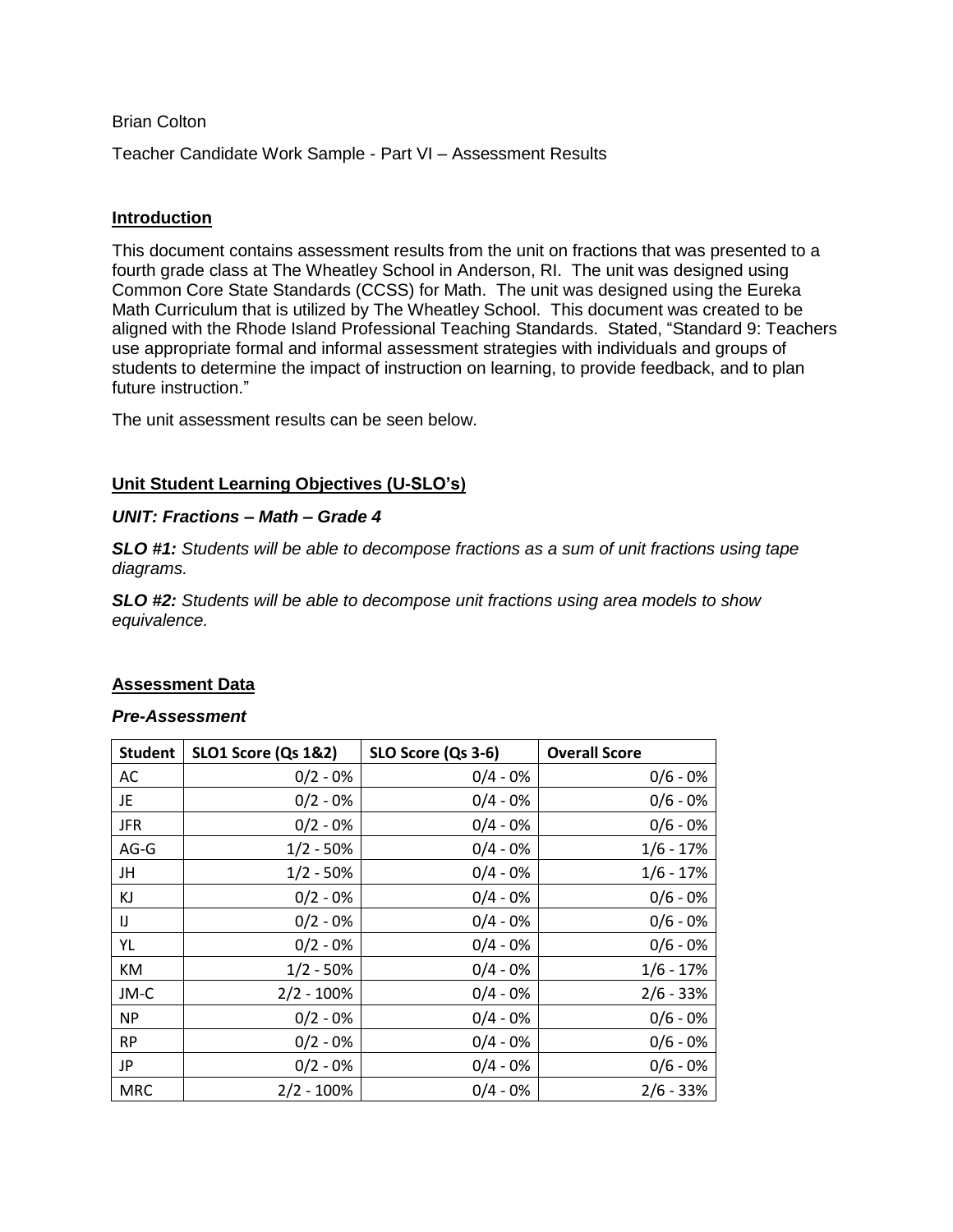| XR        | $0/2 - 0%$    | $0/4 - 0%$ | $0/6 - 0%$  |
|-----------|---------------|------------|-------------|
| GR        | $1/2 - 50%$   | $0/4 - 0%$ | $1/6 - 17%$ |
| AR        | $1/2 - 50%$   | $0/4 - 0%$ | $1/6 - 17%$ |
| IR        | $2/2 - 100\%$ | $0/4 - 0%$ | $2/6 - 33%$ |
| <b>KT</b> | $1/2 - 50%$   | $0/4 - 0%$ | $1/6 - 17%$ |
| MV-L      | $2/2 - 100\%$ | $0/4 - 0%$ | $2/6 - 33%$ |



The students had no prior instruction with fractions in fourth grade. The previous fraction instruction had been in third grade. The students had been working on division when the preassessment had been presented to them. The pre-assessment was created to be able to present a baseline of the student's knowledge regarding fractions. The pre-assessment scores above are broken down by SLO. SLO #1 was the first two questions. SLO #2 was the last four questions. The assessment was supposed to be 8 questions total (not 6), but there was a copy machine error resulting in a missing page. Some of the students (JM-C, MRC, IR and MV-L) showed strong competency on SLO #1 (blue bar) (2 out of 2 correct). Those students made up the initial Group #3. A few students got 1 out of 2 correct and those students made up Group #2. A number of students got 0 questions correct on SLO #1 and those students made up Group #1. None of the students had any answers correct on SLO #2 (red bar). Most of the students did not make much of an attempt to even answer the questions on SLO #2. I knew that there would be a lot of instruction necessary to attempt to reach the goals of the unit.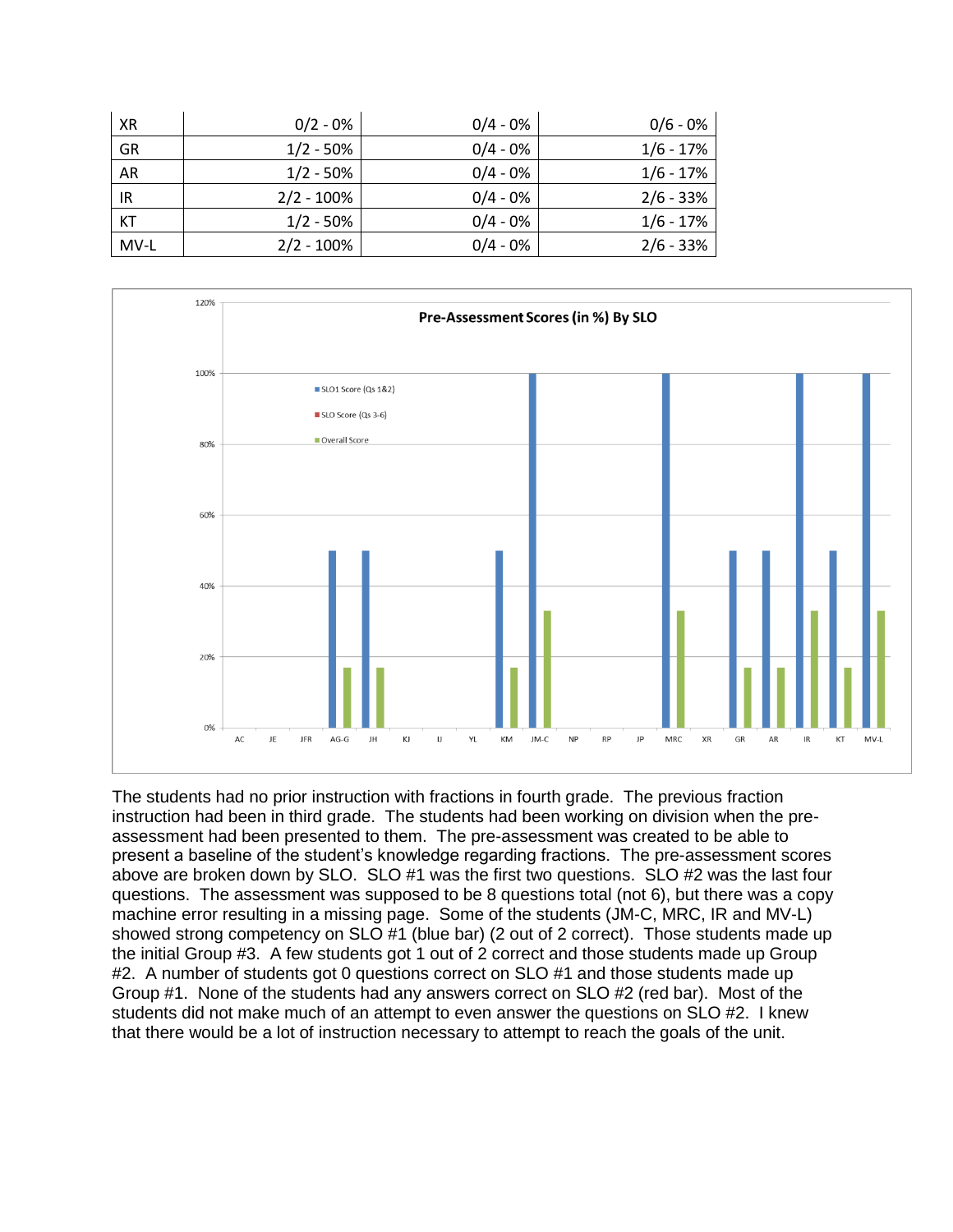# *Post-Assessment*

| <b>Student</b> | <b>SLO1 Score (Qs 1-3)</b> | SLO Score (Qs 4-7)<br><b>Overall Score</b> |               |
|----------------|----------------------------|--------------------------------------------|---------------|
| AC             | $2/3 - 67%$                | $1/4 - 25%$                                | $3/7 - 43%$   |
| JE             | $2/3 - 67%$                | $2/4 - 50%$                                | $4/7 - 57%$   |
| <b>JFR</b>     | $3/3 - 100%$               | $3/4 - 75%$                                | $6/7 - 86%$   |
| AG-G           | N/A                        | N/A                                        | N/A           |
| JH             | $3/3 - 100\%$              | $2/4 - 50%$                                | $5/7 - 71%$   |
| ΚJ             | $2/3 - 67%$                | $4/4 - 100%$                               | $6/7 - 86%$   |
| IJ             | $2/3 - 67%$                | $0/4 - 0%$                                 | $2/7 - 29%$   |
| YL             | $2/3 - 67%$                | $0/4 - 0%$                                 | $2/7 - 29%$   |
| KM             | $3/3 - 100%$               | $3/4 - 75%$                                | $6/7 - 86%$   |
| JM-C           | $2/3 - 67%$                | $1/4 - 25%$                                | $3/7 - 43%$   |
| <b>NP</b>      | $3/3 - 100%$               | $4/4 - 100%$                               | $7/7 - 100\%$ |
| <b>RP</b>      | N/A                        | N/A                                        | N/A           |
| JP             | $2/3 - 67%$                | $0/4 - 0%$                                 | $2/7 - 29%$   |
| <b>MRC</b>     | $3/3 - 100%$               | $4/4 - 100\%$                              | $7/7 - 100\%$ |
| XR             | $0/3 - 0%$                 | $1/4 - 25%$                                | $1/7 - 14%$   |
| GR             | N/A                        | N/A                                        | N/A           |
| AR             | $2/3 - 67%$                | $4/4 - 100%$                               | $6/7 - 86%$   |
| IR.            | $3/3 - 100%$               | $1/4 - 25%$                                | $4/7 - 57%$   |
| KT             | $2/3 - 67%$                | $0/4 - 0%$                                 | $2/7 - 29%$   |
| MV-L           | $3/3 - 100%$               | $4/4 - 100%$                               | $7/7 - 100\%$ |



The post-assessment was presented following the six lesson unit on fractions. The postassessment was almost identical to the pre-assessment (the only difference being the addition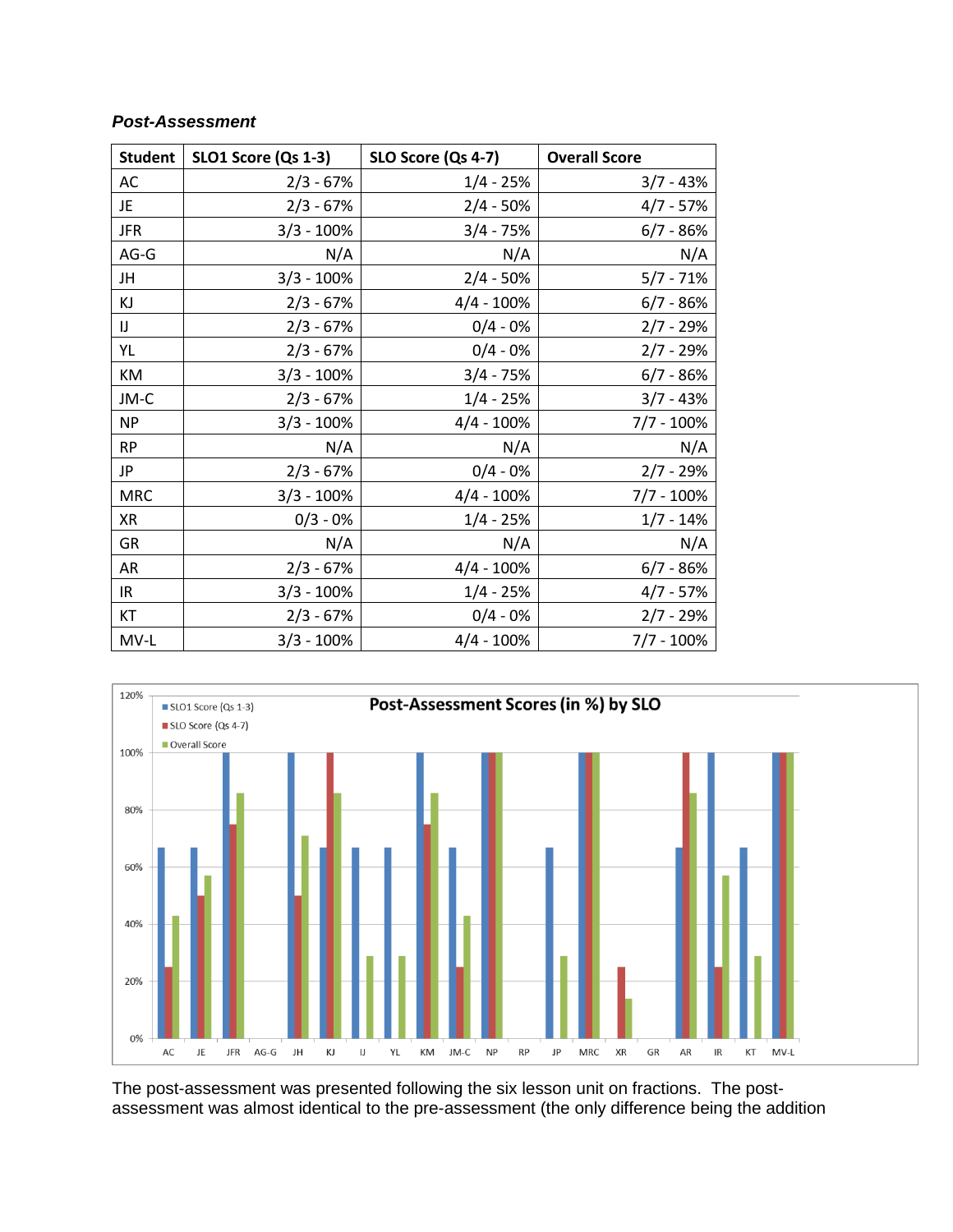of one other SLO #1 question that had been unintentionally left off of the pre-assessment. There are three students (AG-G, RP and GR) that have no data entered. Those students took the pre-assessment, but were unable (due to absence) to take the post-assessment. Therefore, those students' numbers have been presented as N/A. While the scores varied greatly on the post-assessment (29%-100%), all of the students showed improvement from the preassessment. The students with the lowest scores were generally students in Group #1 (with the exception of KT – Group #2). Group #1 saw struggles with attention, behavior and class time during the unit. Group #1 did see one student (NP) top the class with a 100% on the postassessment.

| <b>Student</b> | <b>SLO1 Score (Qs 1&amp;2) - PRE</b> | SLO1 Score (Qs 1-3) - POST | % Change |
|----------------|--------------------------------------|----------------------------|----------|
| AC             | $0/2 - 0%$                           | $2/3 - 67%$                | 67%      |
| JE             | $0/2 - 0%$                           | $2/3 - 67%$                | 67%      |
| <b>JFR</b>     | $0/2 - 0%$                           | $3/3 - 100%$               | 67%      |
| $AG-G$         | $1/2 - 50%$                          | N/A                        | N/A      |
| JH             | $1/2 - 50%$                          | $3/3 - 100%$               | 50%      |
| KJ             | $0/2 - 0%$                           | $2/3 - 67%$                | 67%      |
| IJ             | $0/2 - 0%$                           | $2/3 - 67%$                | 67%      |
| YL             | $0/2 - 0%$                           | $2/3 - 67%$                | 67%      |
| KM             | $1/2 - 50%$                          | $3/3 - 100%$               | 50%      |
| JM-C           | $2/2 - 100%$                         | $2/3 - 67%$                | $-33%$   |
| <b>NP</b>      | $0/2 - 0%$                           | $3/3 - 100\%$              | 67%      |
| <b>RP</b>      | $0/2 - 0%$                           | N/A                        | N/A      |
| JP             | $0/2 - 0%$                           | $2/3 - 67%$                | 67%      |
| <b>MRC</b>     | $2/2 - 100\%$                        | $3/3 - 100\%$              | 0%       |
| XR             | $0/2 - 0%$                           | $0/3 - 0%$                 | 0%       |
| GR             | $1/2 - 50%$                          | N/A                        | N/A      |
| AR             | $1/2 - 50%$                          | $2/3 - 67%$                | 17%      |
| IR.            | $2/2 - 100%$                         | $3/3 - 100%$               | 0%       |
| KT             | $1/2 - 50%$                          | $2/3 - 67%$                | 17%      |
| MV-L           | $2/2 - 100%$                         | $3/3 - 100\%$              | 0%       |

*SLO #1 – Pre-Assessment vs. Post Assessment Analysis*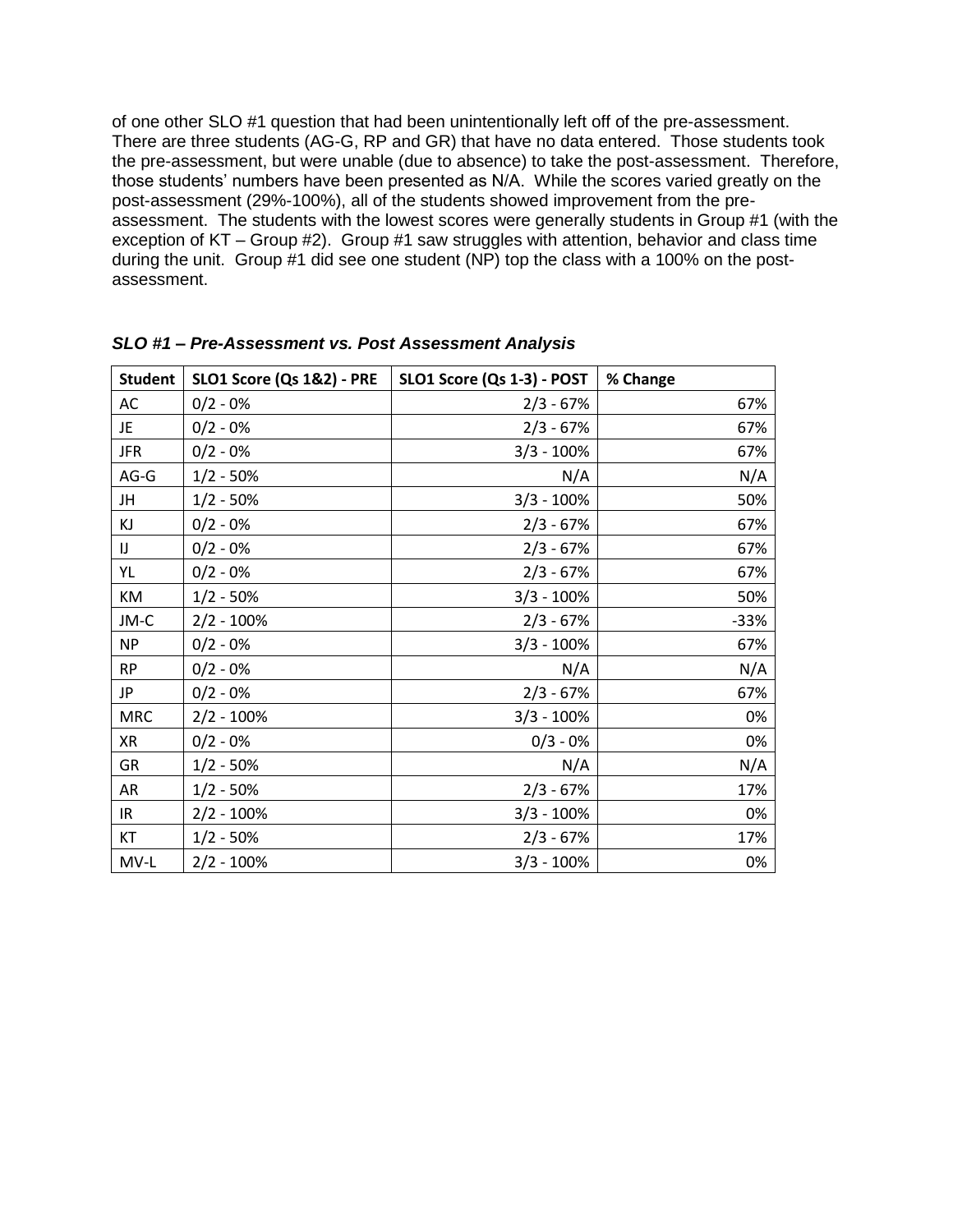

SLO #1 was the SLO that had the most positive answers on the pre-assessment. There were three students (AG-G, RP and GR) that had not taken the post-assessment, so their numbers in the graph only represent the pre-assessment. Of the 17 students in the class represented in the data, 12 saw an improvement (anywhere from 17%-67%) on the post-assessment. Only one student, JM-C had a drop in performance (-33%) from the pre-assessment to the postassessment on SLO #1.

| <b>Student</b> | SLO Score (Qs 3-6) - PRE | SLO Score (Qs 4-7) - POST | % Change |
|----------------|--------------------------|---------------------------|----------|
| AC             | $0/4 - 0%$               | $1/4 - 25%$               | 25%      |
| JE             | $0/4 - 0%$               | $2/4 - 50%$               | 50%      |
| <b>JFR</b>     | $0/4 - 0%$               | $3/4 - 75%$               | 75%      |
| AG-G           | $0/4 - 0%$               | N/A                       | N/A      |
| JH             | $0/4 - 0%$               | $2/4 - 50%$               | 50%      |
| ΚJ             | $0/4 - 0%$               | $4/4 - 100%$              | 100%     |
| IJ             | $0/4 - 0%$               | $0/4 - 0%$                | 0%       |
| YL             | $0/4 - 0%$               | $0/4 - 0%$                | 0%       |
| КM             | $0/4 - 0%$               | $3/4 - 75%$               | 75%      |
| JM-C           | $0/4 - 0%$               | $1/4 - 25%$               | 25%      |
| <b>NP</b>      | $0/4 - 0%$               | $4/4 - 100%$              | 100%     |
| <b>RP</b>      | $0/4 - 0%$               | N/A                       | N/A      |
| JP             | $0/4 - 0%$               | $0/4 - 0%$                | 0%       |
| <b>MRC</b>     | $0/4 - 0%$               | $4/4 - 100\%$             | 100%     |
| XR             | $0/4 - 0%$               | $1/4 - 25%$               | 25%      |

| SLO #2 - Pre-Assessment vs. Post Assessment Analysis |  |  |  |  |  |  |  |
|------------------------------------------------------|--|--|--|--|--|--|--|
|------------------------------------------------------|--|--|--|--|--|--|--|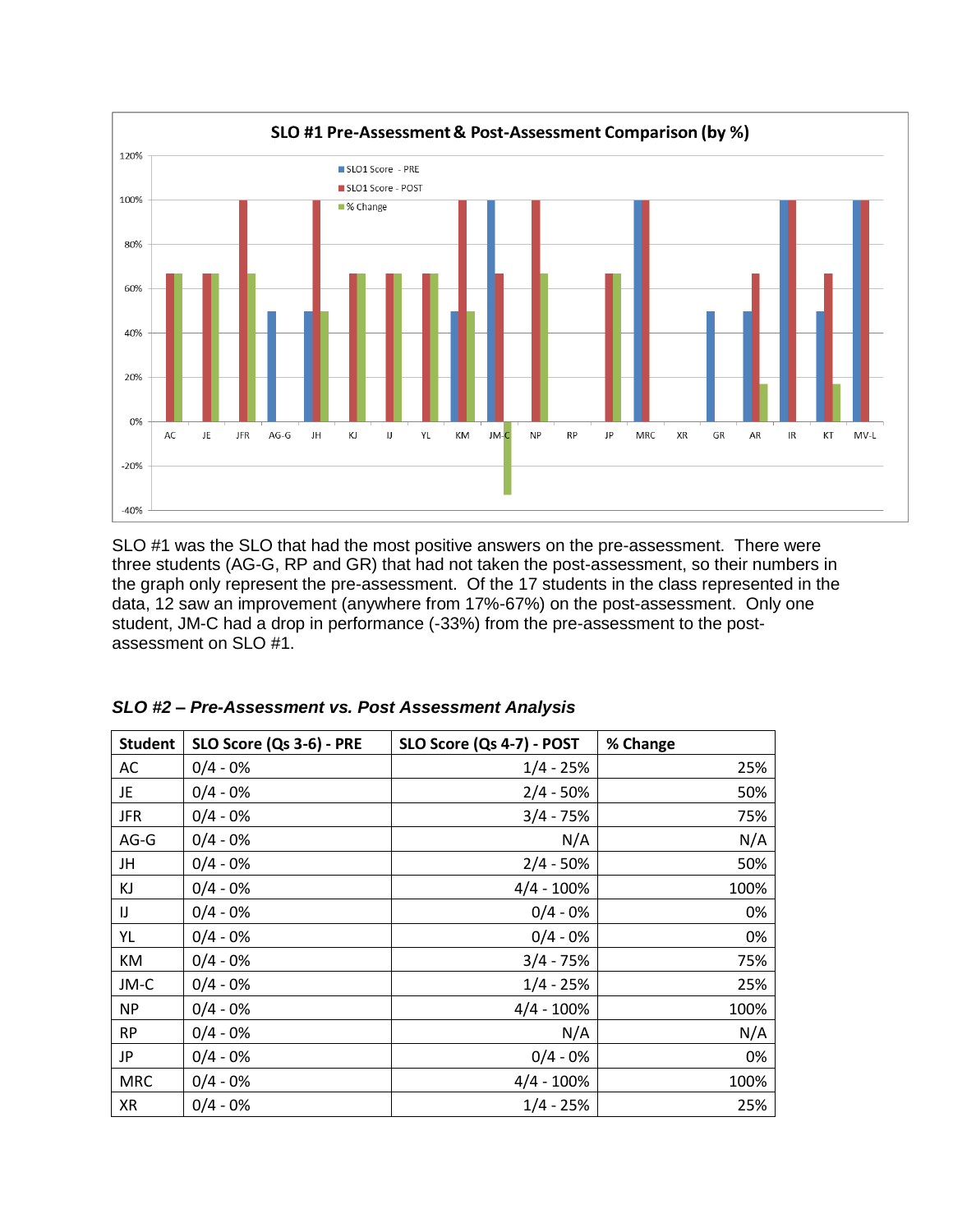| GR        | $0/4 - 0%$ | N/A           | N/A  |
|-----------|------------|---------------|------|
| <b>AR</b> | $0/4 - 0%$ | 4/4 - 100%    | 100% |
| IR        | $0/4 - 0%$ | $1/4 - 25%$   | 25%  |
| KT        | $0/4 - 0%$ | $0/4 - 0%$    | 0%   |
| MV-L      | $0/4 - 0%$ | $4/4 - 100\%$ | 100% |



SLO #2 was the SLO that had no correct answers on the pre-assessment. There were three students (AG-G, RP and GR) that had not taken the post-assessment, so their numbers in the graph are not represented. Of the 17 students in the class represented in the data, 13 saw an improvement (anywhere from 25%-100%) on the post-assessment. There were no students with a drop in performance from the pre-assessment to the post-assessment on SLO #2, as none of the students had any correct answers on the pre-assessment.

## **Summary**

Only 41% of students in this particular fourth grade class were able to reach their target goals. Of the 17 students that had proper data collected (3 students did not take the post-assessment) 7 of them were able to reach or exceed their targets. From Group #1, 3 students (JFR, KJ and NP) scored either a 4 (Exemplary Command – 90-100%) or a 3 (Strong Command – 80-89%). From Group #2, two students (KM and AR) scored 3's. There was one student (JH) that scored a 2 (Moderate Command – 70-79%). JH would have met his target if he was in Group #1 initially, but he was in Group #2, so he missed his target goal. Finally, from Group #3, two students (MRC and MV-L) scored a 4 on their target.

I believe that there was a wide range of reasons that could have contributed to students not making their targets. One reason was instruction. During the unit, there were times that the material may have not been presented in the clearest way possible. Additionally, there were behavioral issues (specifically with Group #1) that may have stemmed from the presentation of